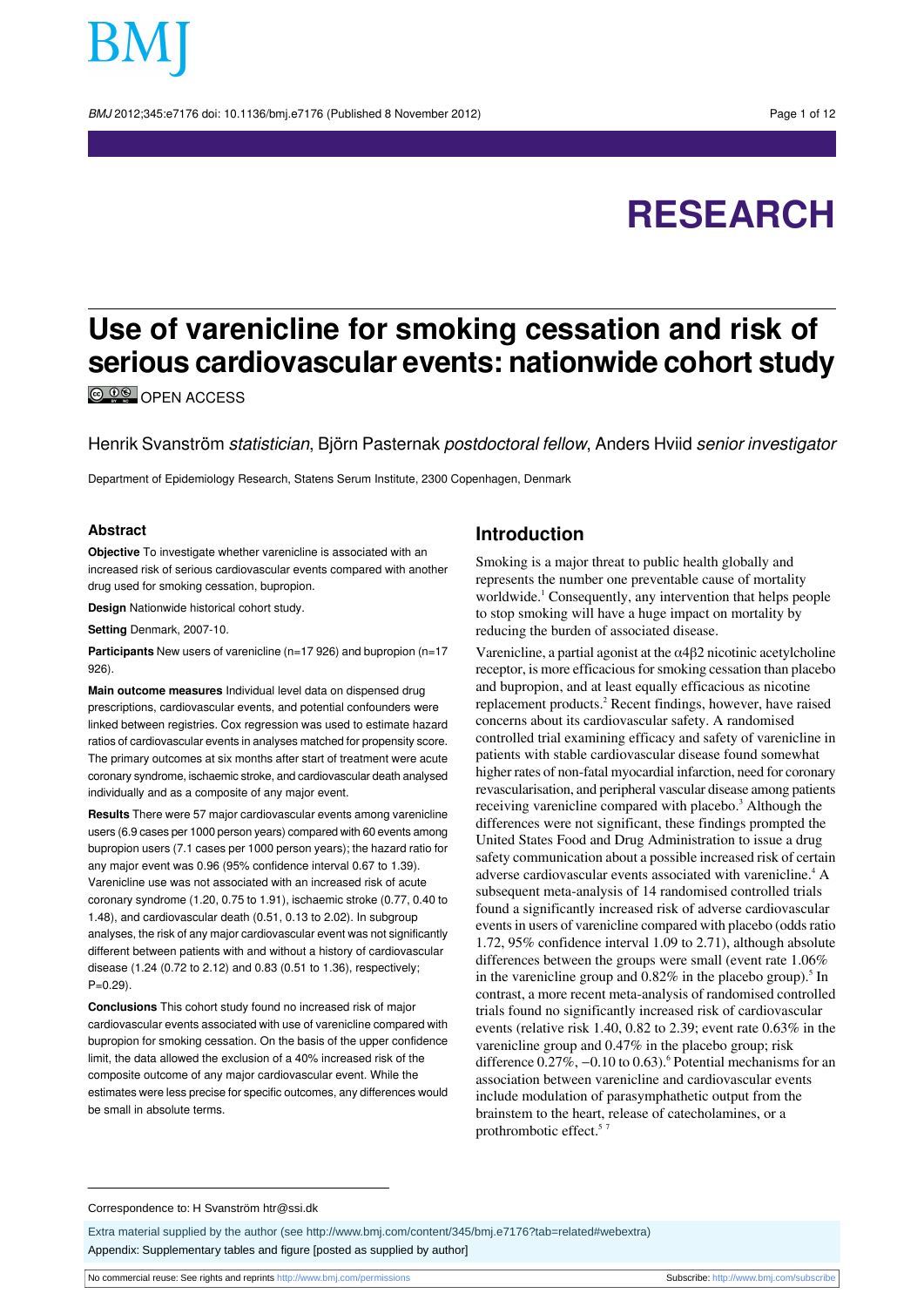An increased risk of cardiovascular events associated with varenicline would have important implications for the care of the many patients who want to stop smoking and specifically for the millions of patients who are prescribed varenicline each year. Concerns about cardiovascular risk would add to previous safety concerns regarding neuropsychiatric adverse events, as indicated by spontaneous reporting.<sup>8</sup> The reports suggesting an increased cardiovascular risk from varenicline are based on limited data; while the randomised trial of patients with cardiovascular disease was underpowered to detect specific cardiovascular events<sup>3</sup> and the meta-analysis was a post hoc analysis of efficacy trials and relied on a broad non-specific definitions of cardiovascular events.<sup>5 9</sup> The meta-analysis that did not find an increased risk of cardiovascular events had relatively low power and, given the upper confidence limits, was able to exclude only an increase in risk of 140% or more.<sup>6</sup> To date, no controlled observational studies of adverse cardiovascular events among real world varenicline users have been published. With adequate sources of data and by applying comprehensive confounder control, observational studies can provide clinically useful evidence regarding concerns about drug safety, not least because they reflect effects of drugs in real world users outside the controlled environment of clinical trials.<sup>10</sup> Within the setting of a large nationwide registry based cohort study in Denmark, we investigated whether varenicline use was associated with increased risk of serious cardiovascular events compared with use of another drug used for smoking cessation, bupropion.

## **Methods**

We conducted a historical prospective cohort study among participants who started treatment with varenicline or bupropion in 2007-10. The primary outcomes were the composite of any major cardiovascular event and itsindividual components acute coronary syndrome (myocardial infarction and unstable angina), ischaemic stroke, and cardiovascular death. The secondary outcomes were other serious cardiovascular events, the individual end points being ischaemic heart disease (including angina pectoris, ischaemic heart disease, and coronary revascularisation), heart failure, peripheral arterial disease, transient ischaemic attack, and cardiac arrhythmia. In most of the trials included in the meta-analysis that had found an increased cardiovascular risk, the treatment lasted for 12 weeks whereas the follow-up times during which cardiovascular events were recorded ranged from 24 to 52 weeks.<sup>5</sup> Because this indicated that varenicline might also increase risk after the treatment finished, we set our primary time point of follow-up at six months after the start of treatment. Our secondary analyses included different follow-up times, ranging from six weeks to 24 months. We also carried out subgroup analyses by sex, duration of use, and in participants with and without pre-existing cardiovascular disease.

The source population was defined from the Danish Civil Registration System,<sup>11</sup> comprising all Danish people aged  $\geq$ 18 during the study period. Using the participants' unique civil registration numbers, we linked individual level information on drug use, hospital contacts, causes of death, and potential confounders.

Users of varenicline and bupropion were identified from the National Prescription Registry.<sup>12</sup> This nationwide registry holds information on all prescriptions filled at all Danish pharmacies from 1995, including the anatomic therapeutic chemical (ATC) code, date of filling the prescription, number of tablets, and tablet strength. We established a cohort of new users of

varenicline (code N07BA03) and bupropion (code N06AX12), including those who filled a first prescription for either drug during the study period. We excluded individuals who had filled a prescription before 2007. In Denmark, bupropion is not approved for the treatment of depression. Although varenicline was marketed in Denmark in September 2006, the study did not start until 1 January 2007. This allowed the exclusion of participants who were early users as the first users of a newly marketed drug might be highly selected individuals who differ from later and more representative users of the drug.<sup>13</sup> For study inclusion, participants had to have been registered in Denmark for at least two years.

Information on cardiovascular outcomes was obtained from the National Patient Registry.<sup>14</sup> This nationwide registry holds information on all hospital contacts in Denmark, including all diagnoses and procedures, classified according to ICD-10 (international classification of diseases, 10th revision) and the Nordic Classification of Surgical Procedures (NCSP), respectively. Major cardiovascular events were identified from primary and secondary diagnoses registered during hospital admissions or at emergency departments. Other serious cardiovascular events were identified from registered primary diagnoses only and from records of surgical procedures. Cardiovascular deaths were identified from the Cause of Death Registry,<sup>15</sup> which records all deaths in Denmark classified according to ICD-10. Table e1 in the appendix lists the ICD-10 and NCSP codes used for all outcomes.

The National Patient Registry has high validity in the identification of myocardial infarction, with estimated positive predictive value and sensitivity both >90% for a registered diagnosis.<sup>16</sup> <sup>17</sup> For ischaemic stroke, the positive predictive value has been estimated as 88-90%.<sup>17-19</sup> For diagnoses of heart failure, peripheral vascular disease, transient ischaemic attack, and atrial fibrillation, the values were  $>90\%$ ,  $>90\%$ , 60%, and  $>90\%$ , respectively.<sup>17</sup> <sup>18</sup> <sup>20</sup>

Information on potential confounders (age, sex, place of birth and place of living; medical history and healthcare use; and use of other selected drugs) was obtained from the Civil Registration System, the National Patient Registry, and the National Prescription Registry, respectively (ICD-10 and ATC codes, table e2 in appendix). Missing values were replaced with mode imputation. The proportion of missing values was <1% for all potential confounders (table e3 in appendix).

After estimation of propensity score, users of varenicline were propensity score matched 1:1 to bupropion users, $^{21}$  with greedy  $5$ -to-1 matching technique.<sup>22</sup> The propensity score was estimated with logistic regression, with all variables listed in tables 1and [2⇓](#page-5-0)[⇓,](#page-6-0) and additionally, all estimable two way interactions between demographic and healthcare use variables, included as predictors.

Study participants were followed from the date of filling the first prescription for varenicline or bupropion. Treatment status was defined by the initial drug, and study participants were considered always exposed to the respective drug for the entire duration of follow-up. For the primary analyses, participants were followed until the date of censoring (death, disappearance, or emigration), end of study (31 December 2010), switching to the other drug, six months after start of treatment, or event, whichever occurred first. In the analyses of other serious cardiovascular events, an additional censoring criterion wasthe occurrence of a major event.

We used the Kaplan-Meier method to generate survival curves according to treatment status and compared the groups using the log rank test. We used Cox proportional hazards regression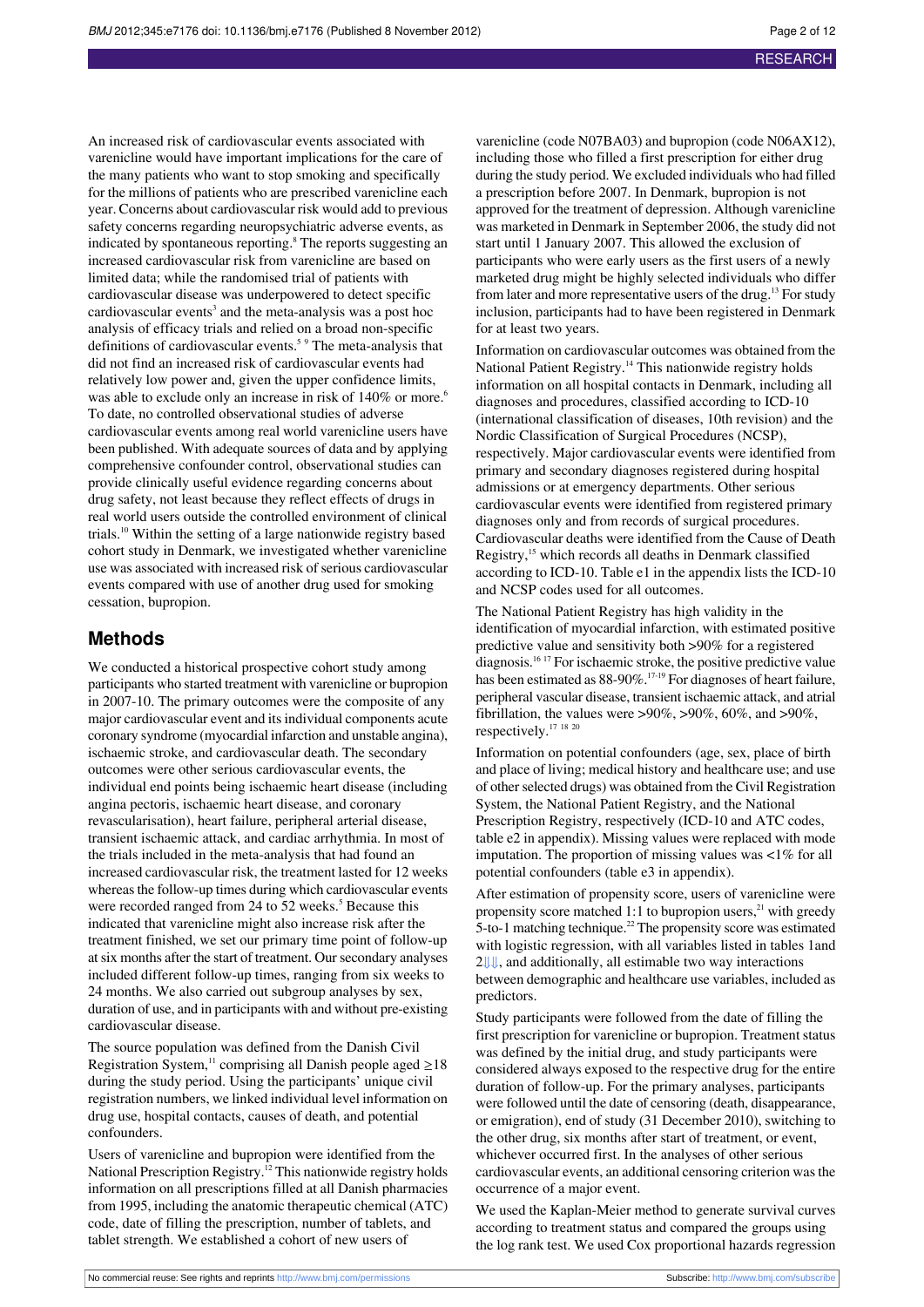to estimate hazard ratios with 95% confidence intervals, with days since start of treatment as the time scale. The proportional hazards assumption was assessed by a Wald test for the interaction between treatment status and the underlying time scale. P values for comparisons between subgroups were similarly based on the Wald test. All statistical tests were two sided with P<0.05 indicating significance. The statistical analyses were performed with SAS software (version 9.3; SAS, Cary, NC).

## **Results**

From a source population of 4 781 228 individuals, we identified 92 540 people who had used varenicline or bupropion in 2007-10. Among these, 14 814 participants were excluded because they started treatment before 2007 or were not registered in Denmark two years before the start of treatment. Baseline characteristics for the remaining 77 726 new users of varenicline and bupropion are shown in table e3 in the appendix. After estimation of propensity score, we were able to 1:1 match 17 926 users of varenicline to users of bupropion and hence had a total study cohort of 35 852 participants. A detailed account of the enrolment of participants is shown in figure e1 in the appendix.

Tables 1 and [2⇓](#page-5-0)[⇓](#page-6-0) show participants' characteristics matched for propensity score at the time of start of treatment; the two groups were well balanced on demographic characteristics, medical history, drug use, and healthcare use.

During 16 679 person years of follow-up, we identified 117 cases of any major cardiovascular event, 72 cases of acute cardiovascular syndrome, 37 cases of ischaemic stroke, and nine cardiovascular deaths. The mean follow-up time was 168 days (SD 37) among varenicline users and 171 days (SD 34) among bupropion users. Follow-up was ended prematurely in 499 participants because of death (n=112), emigration (n=20), or switching to the other drug (n=367). The estimated median number of days covered by filled prescriptions was 28 days (interquartile range 14-60) among varenicline users and 53 days (53-53) among bupropion users. Assessment of the interaction between treatment status and the underlying time scale showed that the proportional hazards assumption was met for all primary and secondary outcomes.

The Kaplan-Meier curves for major cardiovascular events were similar in users of varenicline and bupropion up to 24 months of follow-up after start of treatment (fig  $1 \downarrow$ ). The log rank tests showed no differences between users of varenicline and bupropion for any major cardiovascular event (P=0.84), acute coronary syndrome (P=0.44), ischaemic stroke (P=0.44), or cardiovascular death (P=0.32) at the primary time point of follow-up (six months).

Table 3 shows the hazard ratios for major cardiovascular events in users of varenicline and bupropio[n⇓](#page-8-0). The incidence rate for any major cardiovascular event per 1000 person years was 6.9 among varenicline users and 7.1 among bupropion users. Use of varenicline was not associated with an increased risk of the composite endpoint of any major cardiovascular event (hazard ratio 0.96, 95% confidence interval 0.67 to 1.39) compared with bupropion use. Similarly, there were no significant associations between use of varenicline and any of the individual major cardiovascular events: acute coronary syndrome (1.20, 0.75 to 1.91), ischaemic stroke (0.77, 0.40 to 1.48), and cardiovascular death (0.51, 0.13 to 2.02).

Table 4 $\parallel$  shows the hazard ratios for other serious cardiovascular in users of varenicline and bupropion. Varenicline use was not significantly associated with ischaemic heart disease (0.89, 0.66

to 1.20), heart failure (0.82, 0.39 to 1.70), peripheral arterial disease (1.11, 0.81 to 1.54), transient ischaemic attack (1.60, 0.62 to 4.13), or cardiac arrhythmia (0.64, 0.36 to 1.11).

Figure 2[⇓](#page-11-0) shows additional analyses for any major cardiovascular event in different subgroups of patients and at different time points of follow-up. The risk associated with varenicline compared with bupropion was similar in men and women (P=0.57). The risk of major cardiovascular events was similar independently of the duration of follow-up; use of varenicline was not associated with increased risk of any major cardiovascular event within six weeks (hazard ratio 1.10, 95% confidence interval 0.60 to 2.02), 12 weeks (0.95, 0.58 to 1.53), 12 months (1.04, 0.79 to 1.36), or 24 months (1.10, 0.90 to 1.34). Duration of varenicline use, estimated by filled prescriptions, did not alter the risk of any major cardiovascular event  $(0.96 (0.64 \text{ to } 1.45)$  among those with 0 to 28 days of use; 0.97, (0.57 to 1.63) among those with >28 days of use; P=0.99) Overall, participants with a history of cardiovascular disease had much higher rates of any major cardiovascular event than participants with no such history. The risk of any major cardiovascular event associated with use of varenicline was not significantly different between participants with (1.24, 0.72 to 2.12) and without (0.83, 0.51 to 1.36) a history of cardiovascular disease (P=0.29). Finally, the risk of any major cardiovascular event associated with varenicline did not differ significantly according to study period (1.20, (0.76 to 1.90) for years 2007-08; 0.71 (0.39 to 1.30) for years 2009-10; P=0.17).

In sensitivity analysis, we excluded participants with missing values in a complete case analysis for any major cardiovascular event; restriction to complete cases had no impact on the result (hazard ratio 0.96, 95% confidence interval 0.67 to 1.39). To examine the impact of the potential confounders after matching, each of the potential confounders was separately included as adjustment factors in an analysis for any major cardiovascular event. The change in estimate was small  $\left($ <2.5% $\right)$  for all potential confounders (see table e4 in appendix).

## **Discussion**

In this large nationwide cohort study, compared with bupropion, use of varenicline to help in smoking cessation was not associated with an increased risk of the composite outcome of any major cardiovascular event and its components acute coronary syndrome, ischaemic stroke, and cardiovascular death. There was no increased risk of major cardiovascular events at any time point of follow-up, which included analyses from six weeks to 24 months after the start of treatment. Additionally, there was no significantly increased risk of any major cardiovascular event in a subgroup of participants with a history of cardiovascular disease. Furthermore, there was no significantly increased risk of other serious cardiovascular events evaluated as secondary outcomes. These results contrast with a recent meta-analysis of randomised controlled trials that reported a 72% increased risk of serious cardiovascular events among users of varenicline compared with placebo.<sup>5</sup> There are several possible reasons for the different results in our study and the meta-analysis. Firstly, nearly all the trials in the meta-analysis were not primarily designed to investigate the risk of cardiovascular events. In particular, all but one of the 14 included trials lacked a specific definition of cardiovascular events and the meta-analysis relied on a non-standard post hoc definition of cardiovascular outcomes.<sup>5 9</sup> Furthermore, along with the lack of clarity regarding the method used for the quantification of risk, $^{23-25}$  the meta-analysis was limited by shortcomings of individual trials, such as higher drop out rates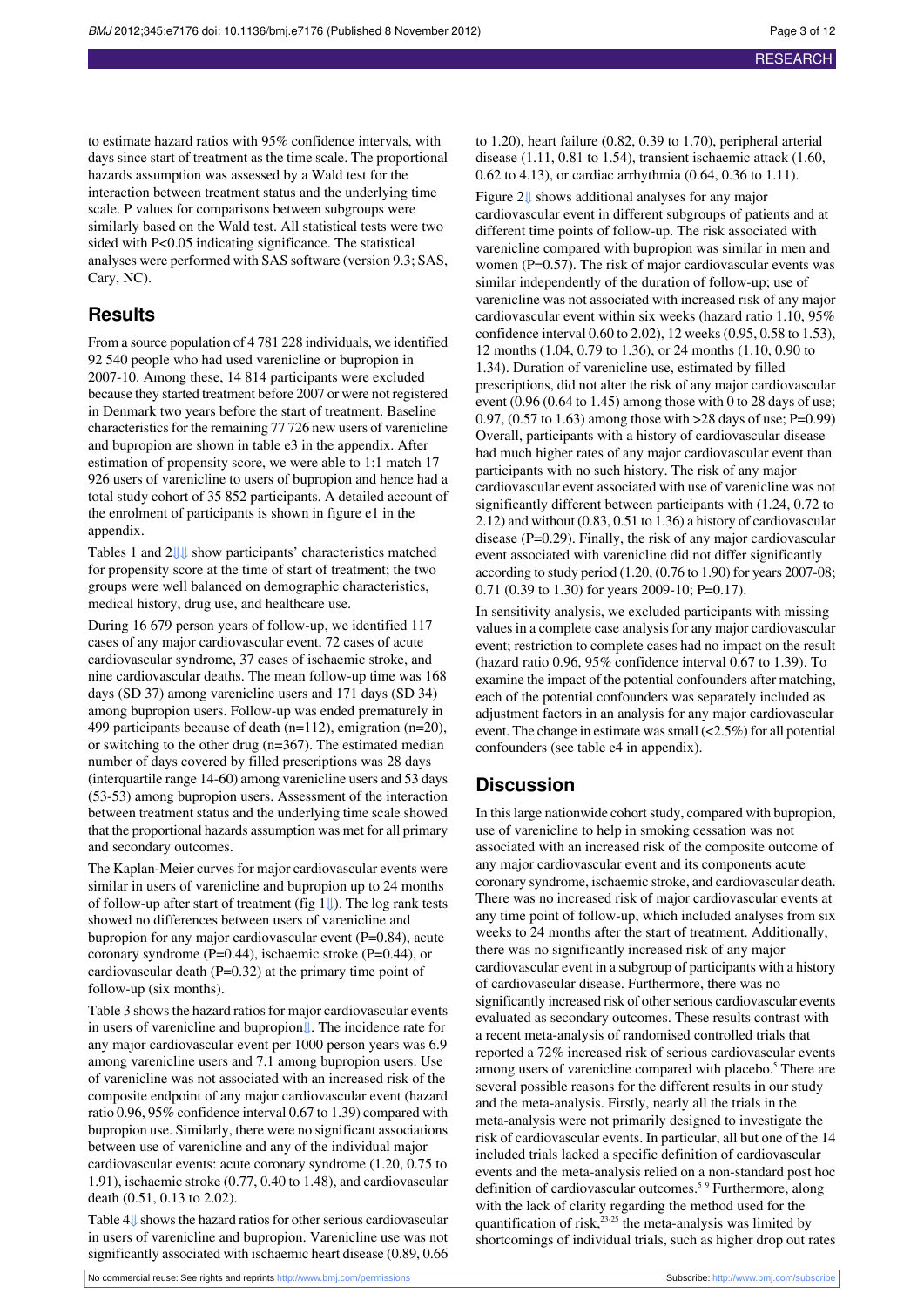in patients receiving placebo.<sup>26 27</sup> Finally, the participants included in the trials were largely selected (for example, most trials excluded patients with cardiovascular disease) and might have differed from the population of real world tobacco users included in our study. A trial specifically examining the cardiovascular safety and efficacy of varenicline in patients with stable cardiovascular disease found a small excess of individual cardiovascular events (non-fatal myocardial infarction (difference between groups 1.1%, 95% confidence interval −0.6 to 2.9; total 10 events), need for coronary revascularisation (difference between groups 1.4%, −0.4 to 3.2; total 11 events), and peripheral vascular disease (difference between groups 0.6%, −1.0 to 2.1; total eight events)); there were no significant differences, but the sample size was limited to 353 participants exposed to varenicline and 350 exposed to placebo.<sup>3</sup> Another recently published meta-analysis of data from randomised controlled trials found no increased risk of serious cardiovascular events, including a broad range of ischaemic and arrhythmic cardiovascular events; while the absolute differences in event rates were small, the study was able to exclude only a 2.4-fold increase in the relative risk (relative risk 1.40, 95% confidence interval  $0.82$  to  $2.39$ <sup>6</sup>. Our report expands on the available knowledge on the cardiovascular safety of varenicline by providing the first large scale population based observational study with detailed analyses of specific cardiovascular outcomes, individual level data of high completeness, and timing of events. Our study had a much higher number of participants exposed to varenicline than the meta-analyses (17 926 in our study compared with 4908 in the meta-analysis by Singh et al<sup>5</sup> and 5431 in the meta-analysis of Prochaska and Hilton<sup>6</sup>). Our study also included by far the highest number of cardiovascular events; with a broad definition of cardiovascular events, including myocardial infarction, unstable angina, coronary artery disease, arrhythmias, transient ischaemic attacks, stroke, sudden death or cardiovascular related death, or heart failure, the meta-analyses included 52 events (follow-up 24-52 weeks)<sup>5</sup> and 34 events (median follow-up 16 weeks).<sup>6</sup> It contrast, for our primary outcome, we used a specific definition of any major cardiovascular event that included acute coronary syndrome, ischaemic stroke, and cardiovascular death and identified 57 events in participants exposed to varenicline during six months of follow-up. The meta-analyses were unable to analyse specific events, whereas we additionally estimated hazard ratios for the three specific events and for an additional five serious cardiovascular events defined as secondary outcomes. Because of the large sample size, the study had sufficient power to exclude a 40% relative increase in the risk of any major cardiovascular event associated with varenicline use. Whereas the estimates were less precise for the specific events, it should be noted that any differences between the groups would probably be small in absolute terms and, although not examined in this study, would be outweighed by the risk conferred by continuing smoking.

## **Strengths and weaknesses**

This study has several strengths. Firstly, we identified use of varenicline and bupropion from a comprehensive nationwide registry on filled prescriptions, which improved the precision on timing of use and thus reduced the potential for treatment misclassification. The comparative head to head design, with bupropion as the reference, allowed us to compare varenicline with a drug with the same indication and no known cardiovascular risk.28-32 In pharmacoepidemiology, a study design that compares two active treatment groups has several advantages compared with designs with non-users as the

comparison group—for example, it reduces the potential of selection bias can reduce confounding by unmeasured baseline characteristics.<sup>33</sup> <sup>34</sup> To further reduce the potential for confounding, users of varenicline and bupropion were matched on the individual propensity for starting treatment with varenicline. The propensity scores were derived from a non-parsimonious model including a large number of potential confounders. The propensity score matching yielded two well balanced treatment groups and removed potentially influential participants with no comparable controls.<sup>21</sup> The rate of 6.9 major cardiovascular events per 1000 person years among varenicline users was similar to the rate of acute myocardial infarction and stroke reported in a population based study in the United Kingdom among people who started nicotine replacement therapy (incidence rate 7.1 per 1000 person years).<sup>35</sup> We also recognise limitations to this study. The filling of the first prescription was taken to represent the actual start of treatment. If varenicline were in fact associated with an increased risk of cardiovascular events, non-adherence to treatment would bias the results toward the null. Furthermore, the study outcomes were derived from hospital data and therefore focused on serious events treated in a hospital setting. For the primary outcomes, major cardiovascular events, use of data from the National Patient Registry for the ascertainment of cases is known to be sensitive and specific.<sup>16-19</sup> For individual secondary outcomes (such as some cardiac arrhythmias and transient ischaemic attack), however, validity and sensitivity might be limited. Additionally, despite propensity matching, we cannot rule out residual confounding from unmeasured baseline differences in health between the groups. We had no data on smoking; differences between groups in smoking cessation rates during follow-up might possibly balance out adverse effects of varenicline, although this is unlikely at six months' follow-up given that beneficial effects from smoking cessation take time to develop.<sup>36-38</sup> Differences in smoking intensity at baseline might have influenced results. Because evidence indicates that varenicline is more efficacious than bupropion, $2$  it might have been prescribed to patients who had more intense tobacco exposure, were more addicted, or had tried other treatments in the past (although not bupropion because of the new user study design). If so, patients exposed to varenicline would have had a higher baseline risk of cardiovascular events, thus introducing a bias towards increased risk associated with varenicline. On the other hand, this might be less likely because prescription of varenicline was much more common than bupropion throughout the study period. Finally, the median length of time covered by varenicline prescriptions was 28 days, which is markedly less than the recommended duration of treatment of 12 weeks; if any cardiovascular effects of varenicline depended on cumulative dose, our results might not be directly comparable with trial data, in which 12 week treatment regimens were used. On the other hand, shorter than recommended duration of treatment might be more representative of real world use of varenicline, possibly reflecting the fact that a considerable proportion of patients do not succeed in stopping smoking and therefore do not refill prescriptions; a similar average duration of treatment was observed in a previous observational study.<sup>39</sup>

In conclusion, this large nationwide cohort study found no significantly increased risk of any major cardiovascular event, including acute coronary syndrome, ischaemic stroke, and cardiovascular death, or other serious cardiovascular events associated with use of varenicline compared with bupropion.

Contributors: All authors contributed to conception and design of the study, the analysis and interpretation of the study results, and critically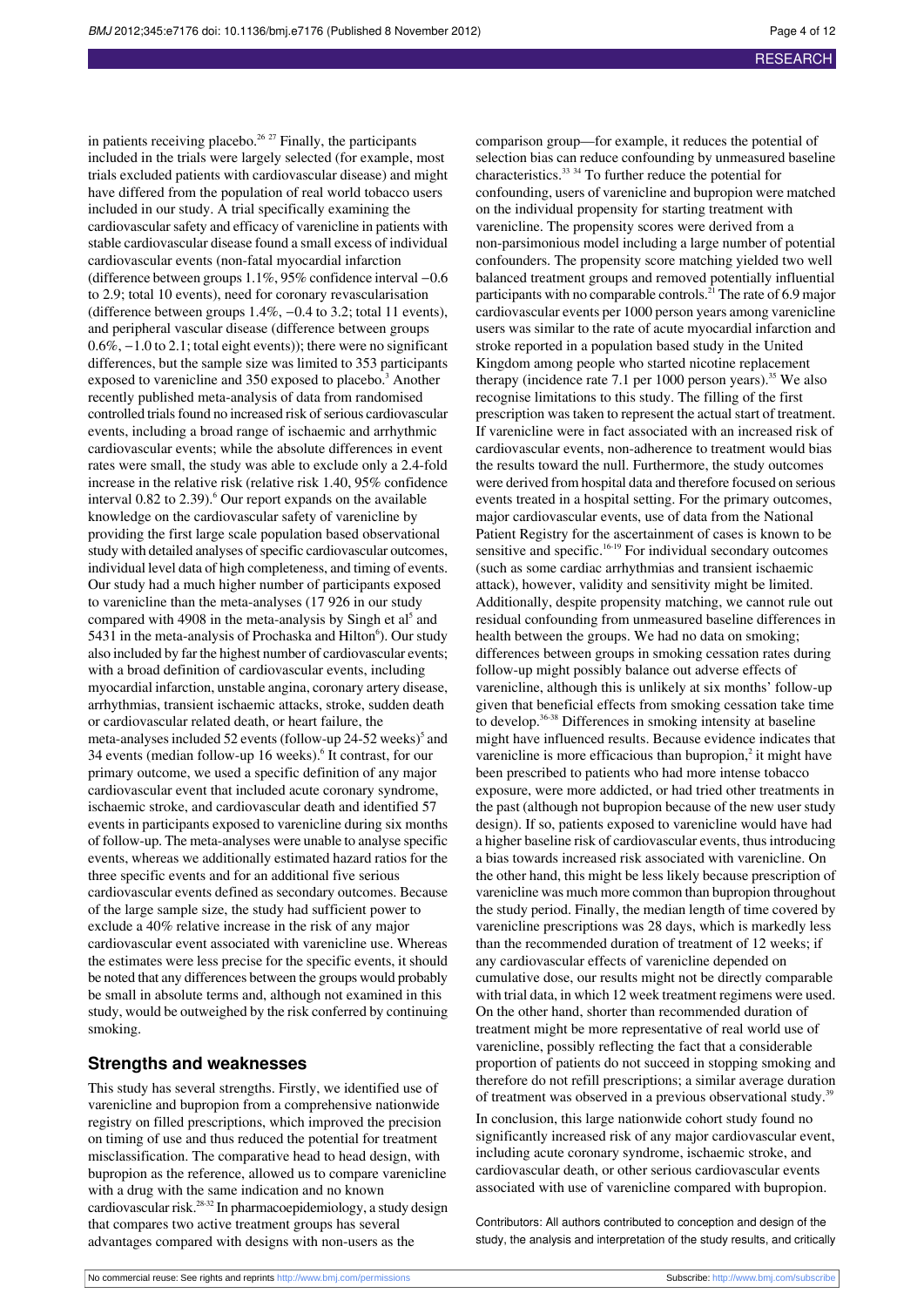#### **What is already known on this topic**

Varenicline is used to help people with smoking cessation

Recent studies, including a meta-analysis of randomised trials, have indicated that varenicline could be associated with increased risk of cardiovascular events, though another meta-analysis of randomised trials reported contradictory findings

#### **What this study adds**

This large register based study investigated the risk of cardiovascular events in a population based cohort of real world varenicline users Compared with users of bupropion, another drug used for smoking cessation, varenicline users were not at increased risk of serious cardiovascular events

revised the manuscript. HS and BP drafted the manuscript. HS conducted the statistical analyses and acquired the data. AH supervised the study and is guarantor. All authors had full access to all the data in the study and take responsibility for the integrity of the data and the accuracy of the data analysis. All authors approved the final version of the manuscript for submission.

Funding: This research received no specific grant from any funding agency in the public, commercial, or not-for-profit sectors.

Competing interests: All authors have completed the ICMJE uniform disclosure form at [www.icmje.org/coi\\_disclosure.pdf](http://www.icmje.org/coi_disclosure.pdf) (available on request from the corresponding author) and declare: no support from any organisation for the submitted work; no financial relationships with any organisations that might have an interest in the submitted work in the previous three years; no other relationships or activities that could appear to have influenced the submitted work.

Ethical approval: The study was approved by the Danish Data Protection Agency. Ethical approval is not required for register based research in Denmark.

Data sharing: No additional data available.

- 1 WHO report on the global tobacco epidemic. World Health Organization, 2009. [http://](http://whqlibdoc.who.int/publications/2009/9789241563918_eng_full.pdf) [whqlibdoc.who.int/publications/2009/9789241563918\\_eng\\_full.pdf](http://whqlibdoc.who.int/publications/2009/9789241563918_eng_full.pdf).
- 2 Cahill K, Stead LF, Lancaster T. Nicotine receptor partial agonists for smoking cessation. Cochrane Database Syst Rev 2011;2:CD006103.
- Rigotti NA, Pipe AL, Benowitz NL, Arteaga C, Garza D, Tonstad S. Efficacy and safety of varenicline for smoking cessation in patients with cardiovascular disease: a randomized trial. Circulation 2010;121:221-9.
- 4 FDA Drug Safety Communication: Chantix (varenicline) may increase the risk of certain cardiovascular adverse events in patients with cardiovascular disease. Issued 22 July 2011. [www.fda.gov/Drugs/DrugSafety/ucm264436.htm.](http://www.fda.gov/Drugs/DrugSafety/ucm264436.htm)
- 5 Singh S, Loke YK, Spangler JG, Furberg CD. Risk of serious adverse cardiovascular events associated with varenicline: a systematic review and meta-analysis. CMAJ 2011;183:1359-66.
- 6 Prochaska J, Hilton J. Risk of cardiovascular serious adverse events associated with varenicline use for tobacco cessation: systematic review and meta-analysis. BMJ 2012;344:e2856.
- Harrison-Woolrych M, Maggo S, Tan M, Savage R, Ashton J. Cardiovascular events in patients taking varenicline: a case series from intensive postmarketing surveillance in New Zealand. Drug Saf 2012;35:33-43.
- 8 US Food and Drug Administration. Information for healthcare professionals: varenicline (marketed as Chantix) and bupropion (marketed as Zyban, Wellbutrin, and generics). [www.fda.gov/Drugs/DrugSafety/PostmarketDrugSafetyInformationforPa-tientsandProviders/](http://www.fda.gov/Drugs/DrugSafety/PostmarketDrugSafetyInformationforPa-tientsandProviders/DrugSafetyInformationforHeathcareProfessionals/ucm169986.htm) [DrugSafetyInformationforHeathcareProfessionals/ucm169986.htm](http://www.fda.gov/Drugs/DrugSafety/PostmarketDrugSafetyInformationforPa-tientsandProviders/DrugSafetyInformationforHeathcareProfessionals/ucm169986.htm).
- 9 Samuels L. Varenicline: cardiovascular safety. CMAJ 2011;183:1407-8.<br>10 Schneeweiss S. Gagne LL Glynn B. L. Bubl M. Bassen, JA. Assessing th
- 10 Schneeweiss S, Gagne JJ, Glynn RJ, Ruhl M, Rassen JA. Assessing the comparative effectiveness of newly marketed medications: methodological challenges and implications for drug development. Clin Pharmacol Ther 2011;90:777-90.
- 11 Pedersen CB. The Danish civil registration system. Scand J Public Health 2011;39(7 suppl):22-5.
- 12 Kildemoes HW, Sorensen HT, Hallas J. The Danish national prescription registry. Scand J Public Health 2011;39(7 suppl):38-41.
- 13 Schneeweiss S, Gagne JJ, Glynn RJ, Ruhl M, Rassen JA. Assessing the comparative effectiveness of newly marketed medications: methodological challenges and implications for drug development. Clin Pharmacol Ther 2011;90:777-90.
- 14 Lynge E, Sandegaard JL, Rebolj M. The Danish national patient register. Scand J Public Health 2011;39(7 suppl):30-3.
- 15 Helweg-Larsen K. The Danish register of causes of death. Scand J Public Health 2011:39(7 suppl):26-9.
- 16 Madsen M, Davidsen M, Rasmussen S, Abildstrom SZ, Osler M. The validity of the diagnosis of acute myocardial infarction in routine statistics: a comparison of mortality

and hospital discharge data with the Danish MONICA registry. J Clin Epidemiol 2003;56:124-30.

- 17 Thygesen SK, Christiansen CF, Christensen S, Lash TL, Sorensen HT. The predictive value of ICD-10 diagnostic coding used to assess Charlson comorbidity index conditions in the population-based Danish National Registry of Patients. BMC Med Res Methodol 2011;11:83.
- Johnsen SP, Overvad K, Sorensen HT, Tjonneland A, Husted SE. Predictive value of stroke and transient ischemic attack discharge diagnoses in the Danish National Registry of Patients. J Clin Epidemiol 2002:55:602-7
- 19 Krarup LH, Boysen G, Janjua H, Prescott E, Truelsen T. Validity of stroke diagnoses in a National Register of Patients. Neuroepidemiology 2007;28:150-4.
- 20 Frost L, Vestergaard P, Alcohol and risk of atrial fibrillation or flutter: a cohort study, Arch Intern Med 2004;164:1993-8.
- 21 Glynn RJ, Schneeweiss S, Sturmer T. Indications for propensity scores and review of their use in pharmacoepidemiology. Basic Clin Pharmacol Toxicol 2006;98:253-9.
- 22 Parson LS. Reducing bias in a propensity score matched-pair sample using greedy matching techniques. Proceedings of the 26th Annual SAS Users Group International Conference. SAS, 2001;214-6.
- 23 Alper BS. Varenicline: quantifying the risk. CMAJ 2011;183:1405.
- 24 Squire EN. Varenicline: quantifying the risk. CMAJ 2011;183:1404-5.<br>25 Takagi H. Umemoto T. Varenicline: quantifying the risk. CMAJ 2011:
- 25 Takagi H, Umemoto T. Varenicline: quantifying the risk. CMAJ 2011;183:1404.<br>26 European Medicines Agency confirms positive benefit-risk belangs for Champix
- 26 European Medicines Agency confirms positive benefit-risk balance for Champix. Benefits as a smoking cessation medicine outweigh slight reported increase in cardiovascular events. Issued 21 July 2011. www.ema.europa.eu/ema/index.jsp?curl=pages/news\_and [events/news/2011/07/news\\_detail\\_001314.jsp&mid=WC0b01ac058004d5c1&](http://www.ema.europa.eu/ema/index.jsp?curl=pages/news_and_events/news/2011/07/news_detail_001314.jsp&mid=WC0b01ac058004d5c1&jsenabled=true) [jsenabled=true.](http://www.ema.europa.eu/ema/index.jsp?curl=pages/news_and_events/news/2011/07/news_detail_001314.jsp&mid=WC0b01ac058004d5c1&jsenabled=true)
- 27 Brophy JM. ACP Journal Club. Review: varenicline increases risk for serious adverse cardiovascular events in tobacco users. Ann Intern Med 2011;155:JC4-5.
- Beyens MN, Guy C, Mounier G, Laporte S, Ollagnier M. Serious adverse reactions of bupropion for smoking cessation: analysis of the French Pharmacovigilance Database from 2001 to 2004. Drug Saf 2008;31:1017-26.
- 29 Leonard CE, Bilker WB, Newcomb C, Kimmel SE, Hennessy S. Antidepressants and the risk of sudden cardiac death and ventricular arrhythmia. Pharmacoepidemiol Drug Saf 2011;20:903-13.
- 30 Planer D, Lev I, Elitzur Y, Sharon N, Ouzan E, Pugatsch T et al. Bupropion for smoking cessation in patients with acute coronary syndrome. Arch Intern Med 2011;171:1055-60.
- 31 Rigotti NA, Thorndike AN, Regan S, McKool K, Pasternak RC, Chang Y et al. Bupropion for smokers hospitalized with acute cardiovascular disease. Am J Med 2006;119:1080-7.
- 32 Tonstad S, Farsang C, Klaene G, Lewis K, Manolis A, Perruchoud AP et al. Bupropion SR for smoking cessation in smokers with cardiovascular disease: a multicentre, randomised study. Eur Heart J 2003;24:946-55.
- 33 Schneeweiss S. A basic study design for expedited safety signal evaluation based on electronic healthcare data. Pharmacoepidemiol Drug Saf 2010;19:858-68.
- 34 Sturmer T, Jonsson FM, Poole C, Brookhart MA. Nonexperimental comparative effectiveness research using linked healthcare databases. Epidemiology 2011;22:298-301.
- 35 Hubbard R, Lewis S, Smith C, Godfrey C, Smeeth L, Farrington P, et al. Use of nicotine replacement therapy and the risk of acute myocardial infarction, stroke, and death. Tob Control 2005;14:416-21.
- 36 Rea TD, Heckbert SR, Kaplan RC, Smith NL, Lemaitre RN, Psaty BM. Smoking status and risk for recurrent coronary events after myocardial infarction. Ann Intern Med 2002;137:494-500.
- 37 Rosenberg L, Palmer JR, Shapiro S. Decline in the risk of myocardial infarction among
- women who stop smoking. N Engl J Med 1990;322:213-7.<br>38 Teo KK, Ounpuu S, Hawken S, Pandey MR, Valentin V, Hunt D et al. Tobacco use and risk of myocardial infarction in 52 countries in the INTERHEART study: a case-control study. Lancet 2006;368:647-58.
- 39 Harrison-Woolrych M, Ashton J. Utilization of the smoking cessation medicine varenicline: an intensive post-marketing study in New Zealand. Pharmacoepidemiol Drug Saf 2010;19:949-53.

#### **Accepted:** 11 October 2012

#### Cite this as: BMJ 2012;345:e7176

This is an open-access article distributed under the terms of the Creative Commons Attribution Non-commercial License, which permits use, distribution, and reproduction in any medium, provided the original work is properly cited, the use is non commercial and is otherwise in compliance with the license. See: [http://creativecommons.org/licenses/by](http://creativecommons.org/licenses/by-nc/2.0/)[nc/2.0/](http://creativecommons.org/licenses/by-nc/2.0/) and <http://creativecommons.org/licenses/by-nc/2.0/legalcode>.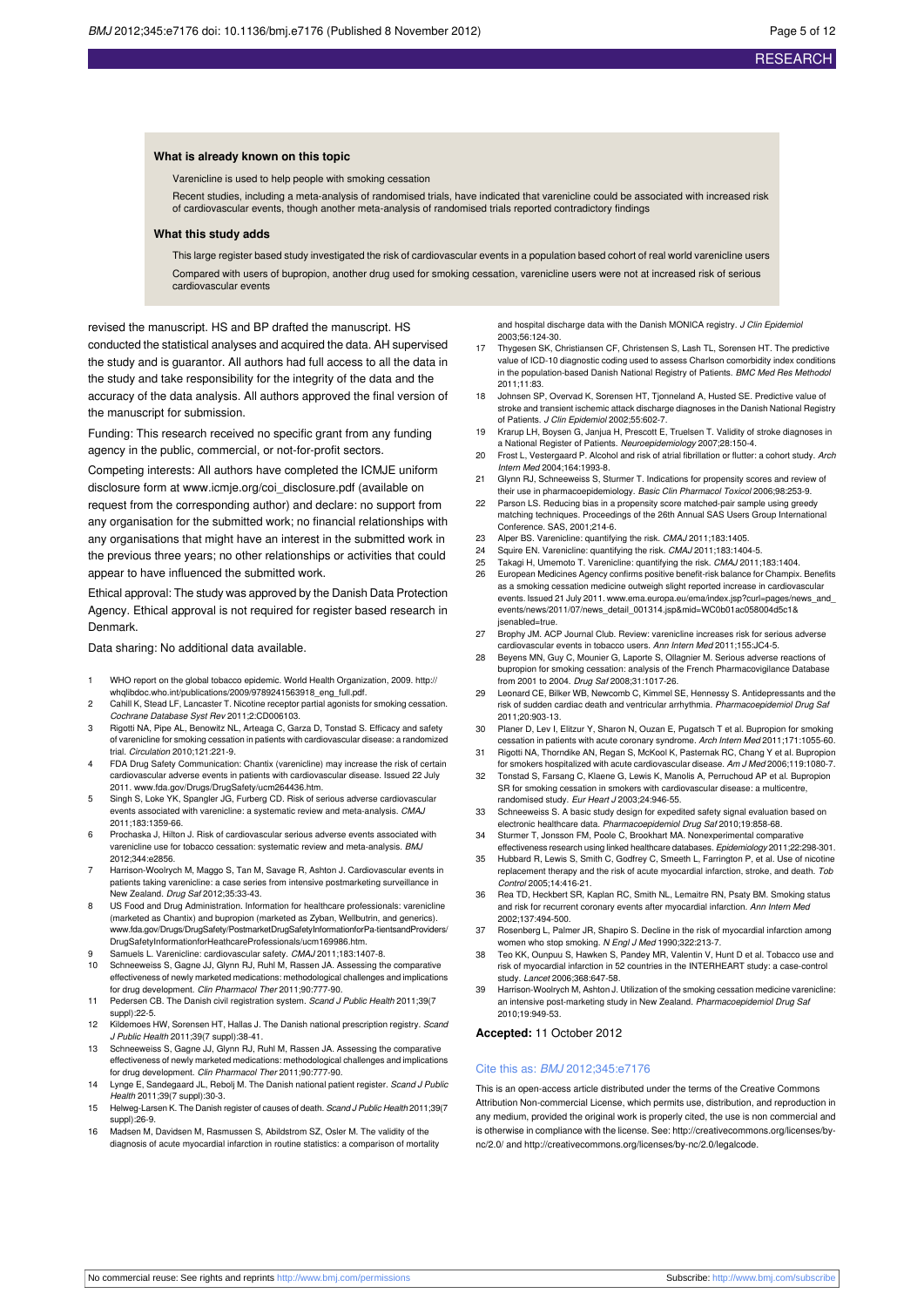## **Tables**

<span id="page-5-0"></span>Table 1| Baseline demographic characteristics\* of people using varenicline and bupropion to help with tobacco use cessation in nationwide registry based cohort study in Denmark, with follow-up from January 2007 to December 2010. Figures are numbers (percentage) of **participants unless stated otherwise**

| Variable                                           | Varenicline (n=17 926) Bupropion (n=17 926) |             |
|----------------------------------------------------|---------------------------------------------|-------------|
| Men                                                | 8639 (48)                                   | 8674 (48)   |
| Mean (SD) age (years)                              | 48.4 (12.8)                                 | 48.5 (12.8) |
| Calendar year:                                     |                                             |             |
| 2007                                               | 4089 (23)                                   | 6818 (38)   |
| 2008                                               | 4512 (25)                                   | 4154 (23)   |
| 2009                                               | 4322 (24)                                   | 3524 (20)   |
| 2010                                               | 5003 (28)                                   | 3430 (19)   |
| Region of residence:                               |                                             |             |
| Greater Copenhagen                                 | 4836 (27)                                   | 4911 (27)   |
| Zealand                                            | 3081 (17)                                   | 3066 (17)   |
| Southern Denmark                                   | 4851 (27)                                   | 4795 (27)   |
| Central Denmark                                    | 3474 (19)                                   | 3468 (19)   |
| North Denmark                                      | 1684 (9)                                    | 1686 (9)    |
| Degree of urbanisation:                            |                                             |             |
| Population density (inhabitants/km <sup>2</sup> ): |                                             |             |
| $\leq 49$                                          | 1056(6)                                     | 1022(6)     |
| 50-99                                              | 5105 (28)                                   | 5024 (28)   |
| 100-199                                            | 4462 (25)                                   | 4493 (25)   |
| $\geq$ 200                                         | 1764 (10)                                   | 1759 (10)   |
| Copenhagen suburbs                                 | 3919 (22)                                   | 3984 (22)   |
| Copenhagen                                         | 1620 (9)                                    | 1644 (9)    |
| Country of birth:                                  |                                             |             |
| Denmark                                            | 16 842 (94)                                 | 16 847 (94) |
| Europe                                             | 488 (3)                                     | 462 (3)     |
| Rest of world                                      | 596 (3)                                     | 617(3)      |

\*Matched for propensity score.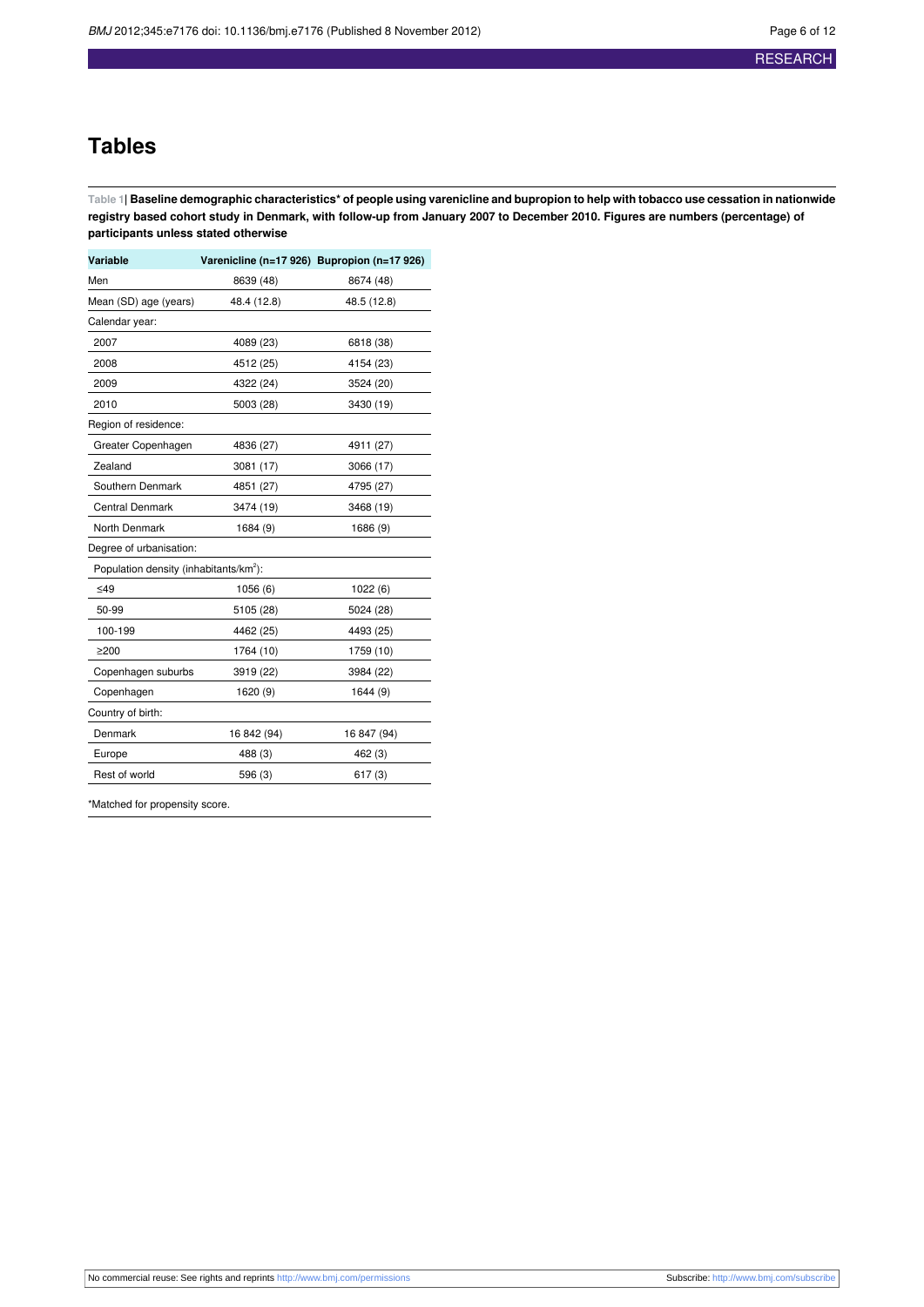<span id="page-6-0"></span>Table 2| Baseline medical characteristics\* of people using varenicline and bupropion to help with tobacco use cessation in nationwide registry based cohort study in Denmark, with follow-up from January 2007 to December 2010. Figures are numbers (percentage) of **participants unless stated otherwise**

| Variable                                   | Varenicline (n=17 926) | Bupropion (n=17 926) |
|--------------------------------------------|------------------------|----------------------|
| Medical history†:                          |                        |                      |
| Acute coronary syndrome                    | 395(2)                 | 404(2)               |
| Other ischaemic heart disease              | 761 (4)                | 815(5)               |
| Heart failure/cardiomyopathy               | 178(1)                 | 184(1)               |
| Valve disorders                            | $77 (=1)$              | $79 (=1)$            |
| Cardiac surgery/invasive cardiac procedure | 367(2)                 | 377(2)               |
| Peripheral arterial disease                | 327(2)                 | 348(2)               |
| Procedure for peripheral arterial disease  | 167 (1)                | 166(1)               |
| Cerebrovascular disease                    | 548 (3)                | 568(3)               |
| Arrhythmia                                 | 333(2)                 | 369(2)               |
| Renal disease                              | $69 (=1)$              | $81 (=1)$            |
| Chronic lung disease                       | 1239 (7)               | 1268 (7)             |
| Rheumatic disease                          | 237 (1)                | 236(1)               |
| Venous thromboembolism                     | 205(1)                 | 199(1)               |
| Cancer                                     | 569 (3)                | 588 (3)              |
| Drugs used in past year:                   |                        |                      |
| $\beta$ blockers                           | 1289 (7)               | 1339 (7)             |
| ARB/ACE-I                                  | 2125 (12)              | 2193 (12)            |
| Calcium channel blockers                   | 1246 (7)               | 1276 (7)             |
| <b>Diuretics</b>                           | 1827 (10)              | 1862 (10)            |
| Nitrates                                   | 298 (2)                | 309(2)               |
| Lipid lowering drugs                       | 2322 (13)              | 2397 (13)            |
| Platelet inhibitors                        | 1755 (10)              | 1836 (10)            |
| Anticoagulants                             | 183(1)                 | 198(1)               |
| Anti-arrhythmic drugs                      | $18 (-1)$              | $19(-1)$             |
| Antidiabetic drugs                         | 646 (4)                | 665 (4)              |
| Antiobstructive pulmonary inhalants        | 2650 (15)              | 2714 (15)            |
| Antidepressants                            | 2298 (13)              | 2415 (13)            |
| Anti-anxiety drugs                         | 1533 (9)               | 1592 (9)             |
| Corticosteroids, oral                      | 1074(6)                | 1160 (6)             |
| <b>NSAIDs</b>                              | 4987 (28)              | 5067 (28)            |
| Healthcare use:                            |                        |                      |
| Admissions to hospital in past year:       |                        |                      |
| 0                                          | 15 389 (86)            | 15 349 (86)          |
| $1 - 2$                                    | 1634 (9)               | 1668 (9)             |
| $3 - 4$                                    | 438 (2)                | 456 (3)              |
| $\geq 5$                                   | 465 (3)                | 453(3)               |
| Outpatient hospital contacts in past year: |                        |                      |
| 0                                          | 10 537 (59)            | 10 480 (58)          |
| $1 - 2$                                    | 5017 (28)              | 5022 (28)            |
| $3 - 4$                                    | 1406 (8)               | 1434 (8)             |
| $\geq 5$                                   | 966 (5)                | 990(6)               |
| Drugs used in past year:                   |                        |                      |
| 0                                          | 2581 (14)              | 2506 (14)            |
| $1 - 2$                                    | 5142 (29)              | 5082 (28)            |
| $3 - 4$                                    | 3700 (21)              | 3691 (21)            |
| $5 - 9$                                    | 4528 (25)              | 4567 (25)            |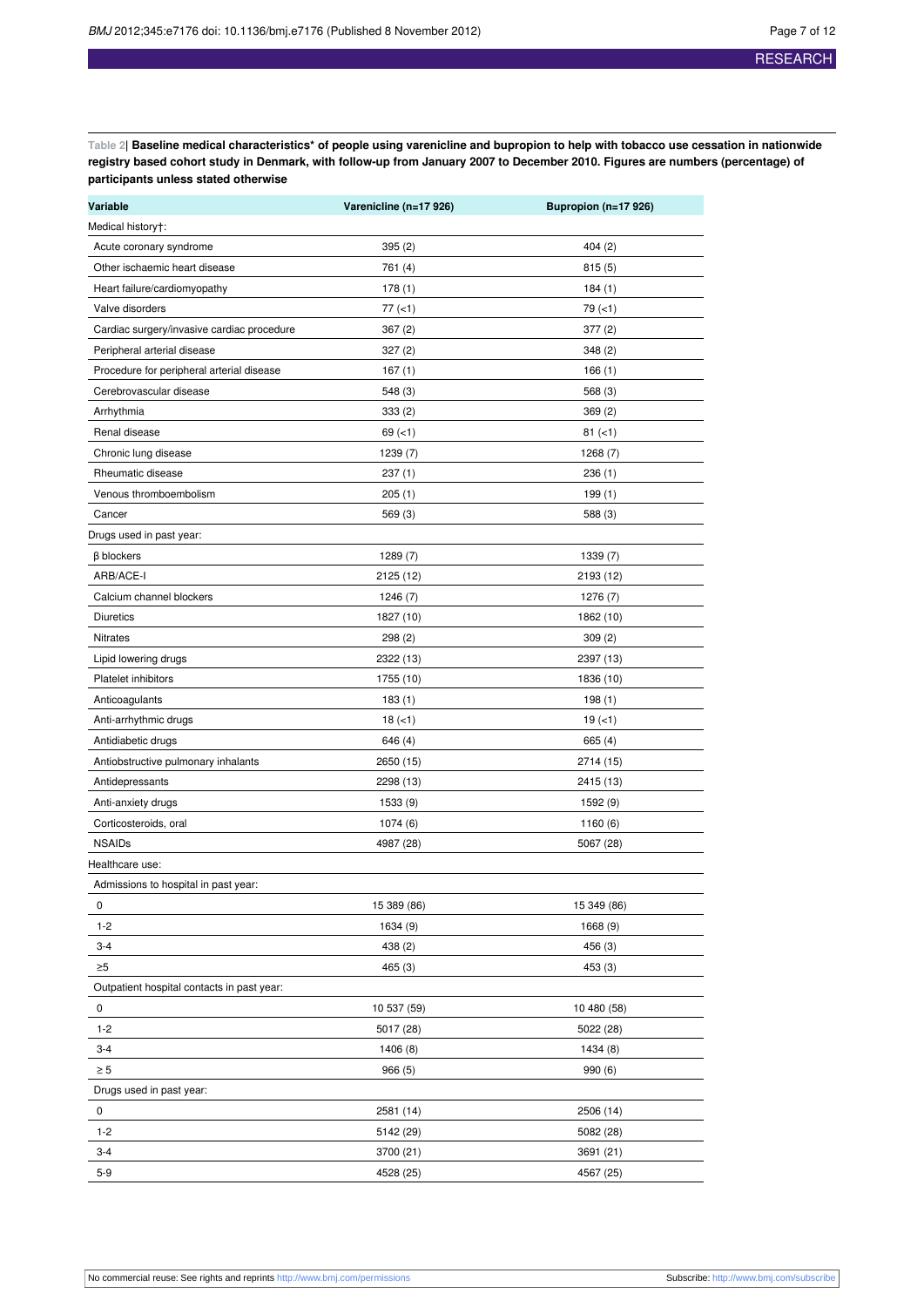### **Table 2 (continued)**

| Variable  | Varenicline (n=17 926) | Bupropion ( $n=17926$ ) |
|-----------|------------------------|-------------------------|
| $\geq 10$ | 1975 (11)              | 2080 (12)               |

ARB=angiotensin receptor blocker; ACE-I=angiotensin converting enzyme inhibitor; NSAID=non-steroidal anti-inflammatory drug.

\*Matched for propensity score.

†As registered in past 10 years.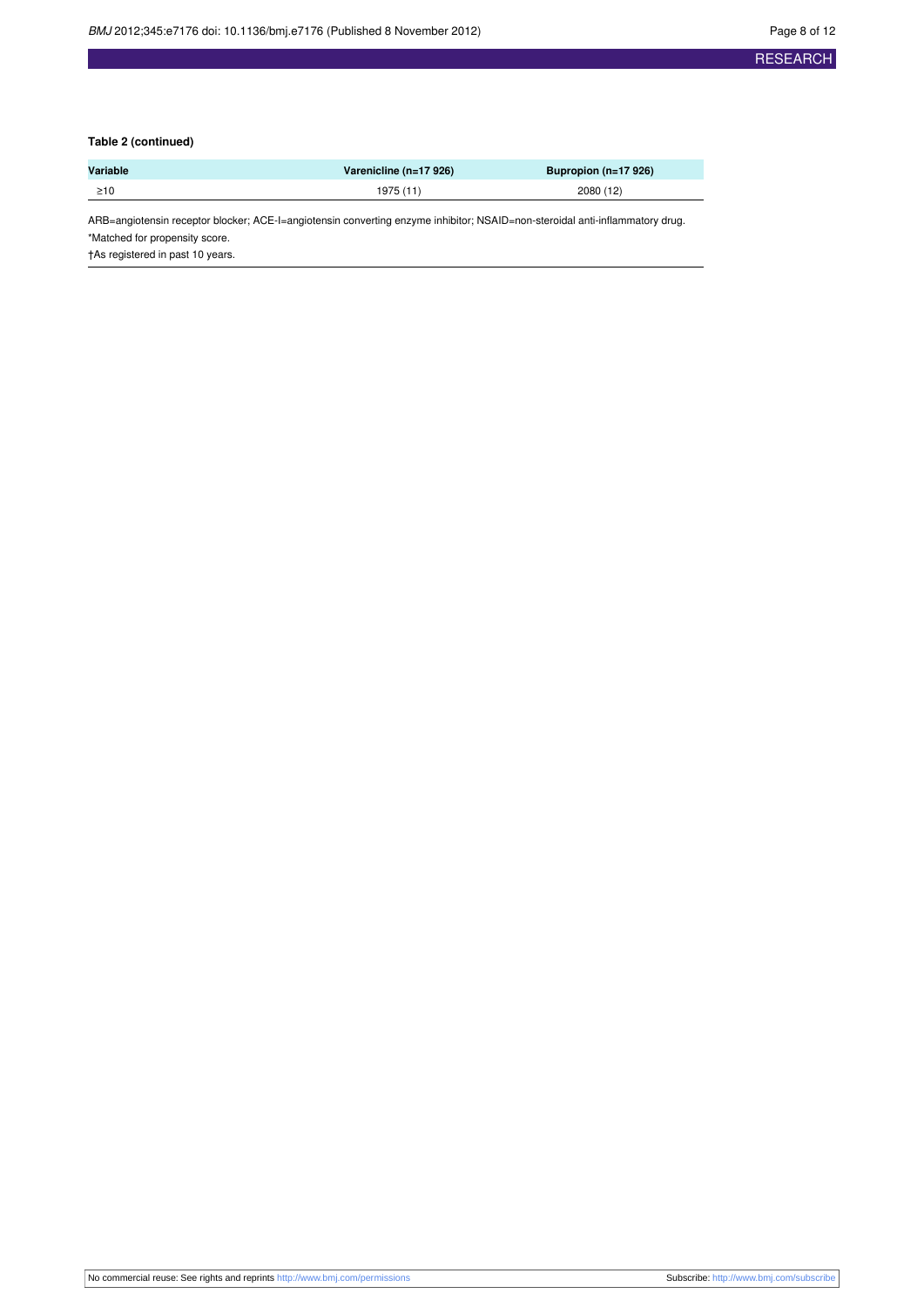<span id="page-8-0"></span>Table 3| Risk of major cardiovascular events\* at six months' follow-up in people using varenicline and bupropion to help with tobacco use cessation in nationwide registry based cohort study in Denmark, with follow-up from January 2007 to December 2010

| Outcome event+                  | Person years | <b>Events</b> | Rate/1000 person years | Hazard ratio (95% CI) |
|---------------------------------|--------------|---------------|------------------------|-----------------------|
| Any major cardiovascular event‡ |              |               |                        |                       |
| Varenicline                     | 8268         | 57            | 6.9                    | 0.96 (0.67 to 1.39)   |
| Bupropion                       | 8411         | 60            | 7.1                    | $1$ (ref)             |
| Acute coronary syndrome         |              |               |                        |                       |
| Varenicline                     | 8270         | 39            | 4.7                    | 1.20 (0.75 to 1.91)   |
| Bupropion                       | 8416         | 33            | 3.9                    | $1$ (ref)             |
| <b>Ischaemic stroke</b>         |              |               |                        |                       |
| Varenicline                     | 8278         | 16            | 1.9                    | 0.77 (0.40 to 1.48)   |
| Bupropion                       | 8419         | 21            | 2.5                    | $1$ (ref)             |
| Cardiovascular death§           |              |               |                        |                       |
| Varenicline                     | 8281         | 3             | 0.4                    | 0.51 (0.13 to 2.02)   |
| Bupropion                       | 8425         | 6             | 0.7                    | $1$ (ref)             |

\*Matched for propensity score including all variables listed in table 1 and all estimable two way interactions between demographic and healthcare use variables. Study cohort included 35 858 patients, with new users of varenicline and bupropion matched 1:1 on propensity score and followed up to six months after start of treatment. Outcomes reported here were defined as primary outcomes.

†Ascertained with data from National Patient Registry (inpatient admissions and emergency department visits) and National Cause of Death Registry. ‡Any of acute coronary syndrome, ischaemic stroke, or cardiovascular death.

§Includes cardiac death and death from ischaemic stroke.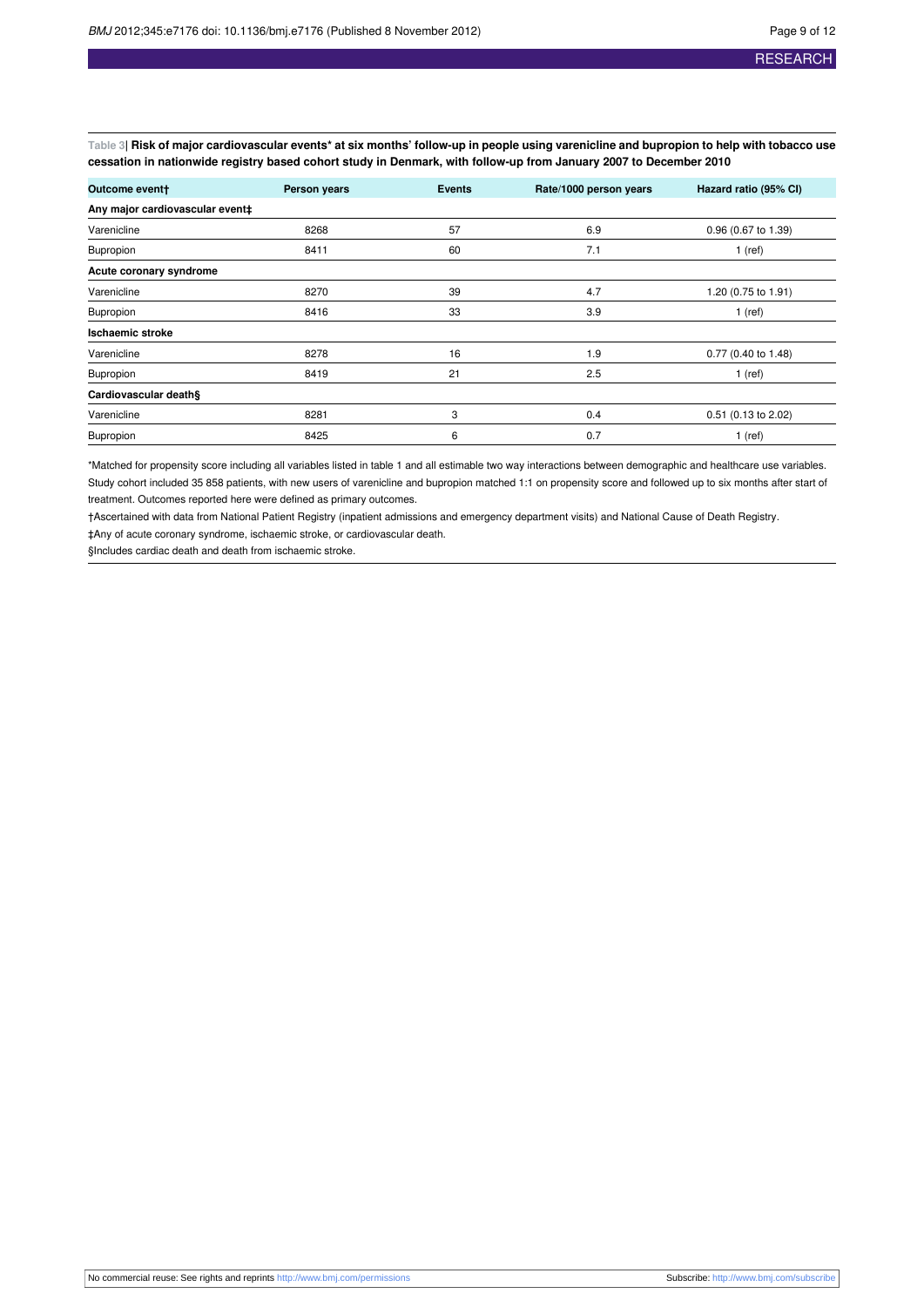<span id="page-9-0"></span>Table 4| Risk of serious cardiovascular events\* (other than major cardiovascular events) at six months follow-up in people using varenicline and bupropion to help with tobacco use cessation in nationwide registry based cohort study in Denmark, with follow-up from January **2007 to December 2010**

| Outcome event+                    | Person years | <b>Events</b>  | Rate/1000 person years | Hazard ratio (95% CI) |
|-----------------------------------|--------------|----------------|------------------------|-----------------------|
| Angina/ischaemic heart disease‡   |              |                |                        |                       |
| Varenicline                       | 8247         | 82             | 9.9                    | 0.89 (0.66 to 1.20)   |
| Bupropion                         | 8386         | 93             | 11.1                   | $1$ (ref)             |
| <b>Heart failure</b>              |              |                |                        |                       |
| Varenicline                       | 8264         | 13             | 1.6                    | 0.82 (0.39 to 1.70)   |
| <b>Bupropion</b>                  | 8405         | 16             | 1.9                    | $1$ (ref)             |
| Peripheral arterial disease§      |              |                |                        |                       |
| Varenicline                       | 8247         | 78             | 9.5                    | 1.11 (0.81 to 1.54)   |
| Bupropion                         | 8392         | 71             | 8.5                    | $1$ (ref)             |
| <b>Transient ischaemic attack</b> |              |                |                        |                       |
| Varenicline                       | 8265         | 11             | 1.3                    | 1.60 (0.62 to 4.13)   |
| <b>Bupropion</b>                  | 8409         | $\overline{7}$ | 0.8                    | $1$ (ref)             |
| Cardiac arrhythmia¶               |              |                |                        |                       |
| Varenicline                       | 8263         | 20             | 2.4                    | 0.64 (0.36 to 1.11)   |
| <b>Bupropion</b>                  | 8404         | 32             | 3.8                    | $1$ (ref)             |

\*Matched for propensity score including all variables listed in table 1 and all estimable two way interactions between demographic and healthcare use variables. Study cohort included 35 858 patients, with new users of varenicline and bupropion matched 1:1 on propensity score and followed up to six months after start of treatment. Outcomes reported here were defined as secondary outcomes.

†Ascertained with data from National Patient Registry (inpatient admissions and emergency department visits).

‡Defined as diagnosis of angina/ischaemic heart disease or admission for coronary artery bypass grafting or percutaneous coronary intervention.

§Defined as diagnosis of peripheral arterial disease or procedure to treat peripheral arterial disease.

¶Includes atrial and ventricular arrhythmias but not conduction block.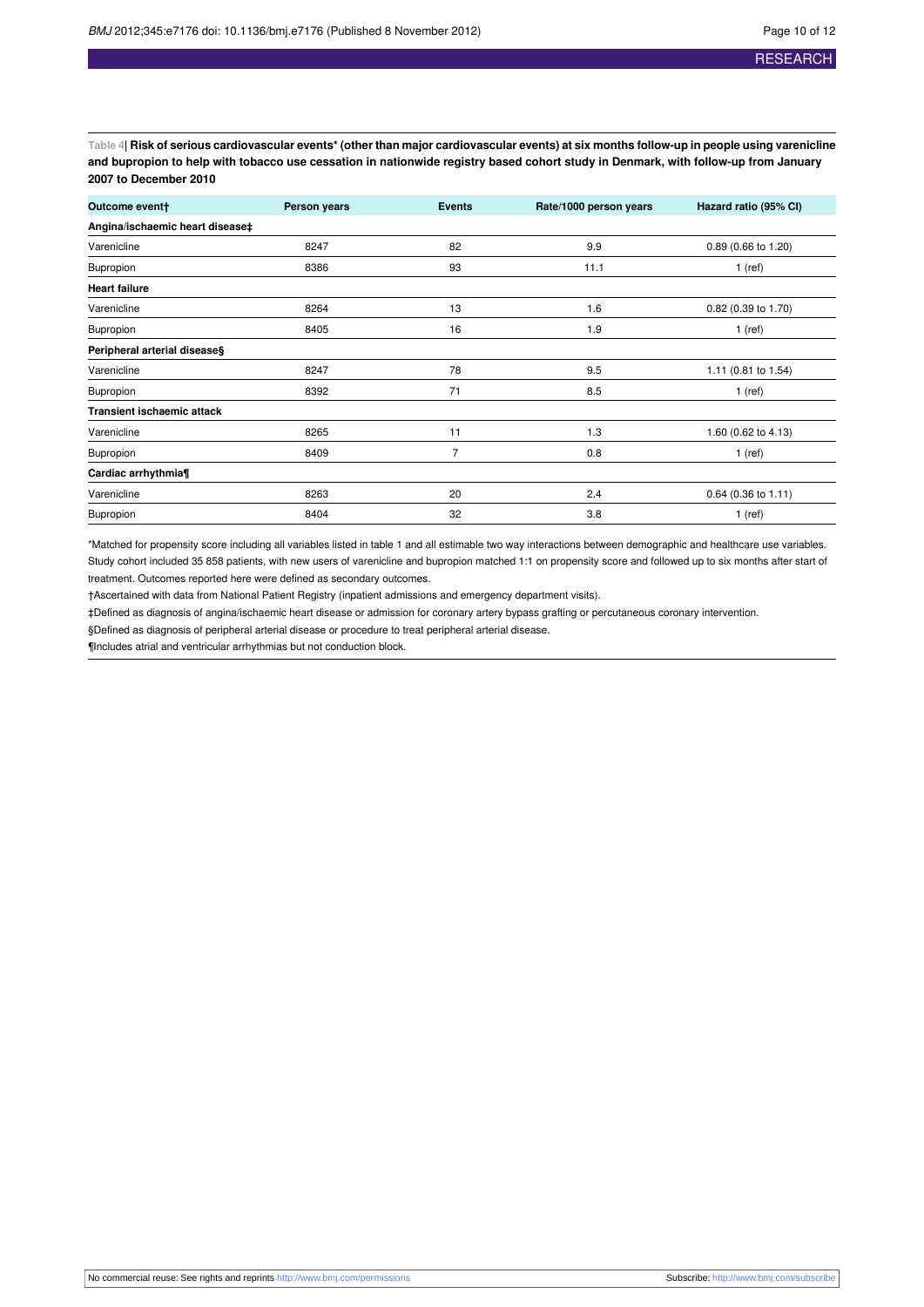## **Figures**

<span id="page-10-0"></span>

**Fig 1** Kaplan-Meier curves of major cardiovascular events among users of varenicline and bupropion. Major cardiovascular event was defined as any of acute coronary syndrome, ischaemic stroke, or cardiovascular death. Primary analysis was major cardiovascular events at six months